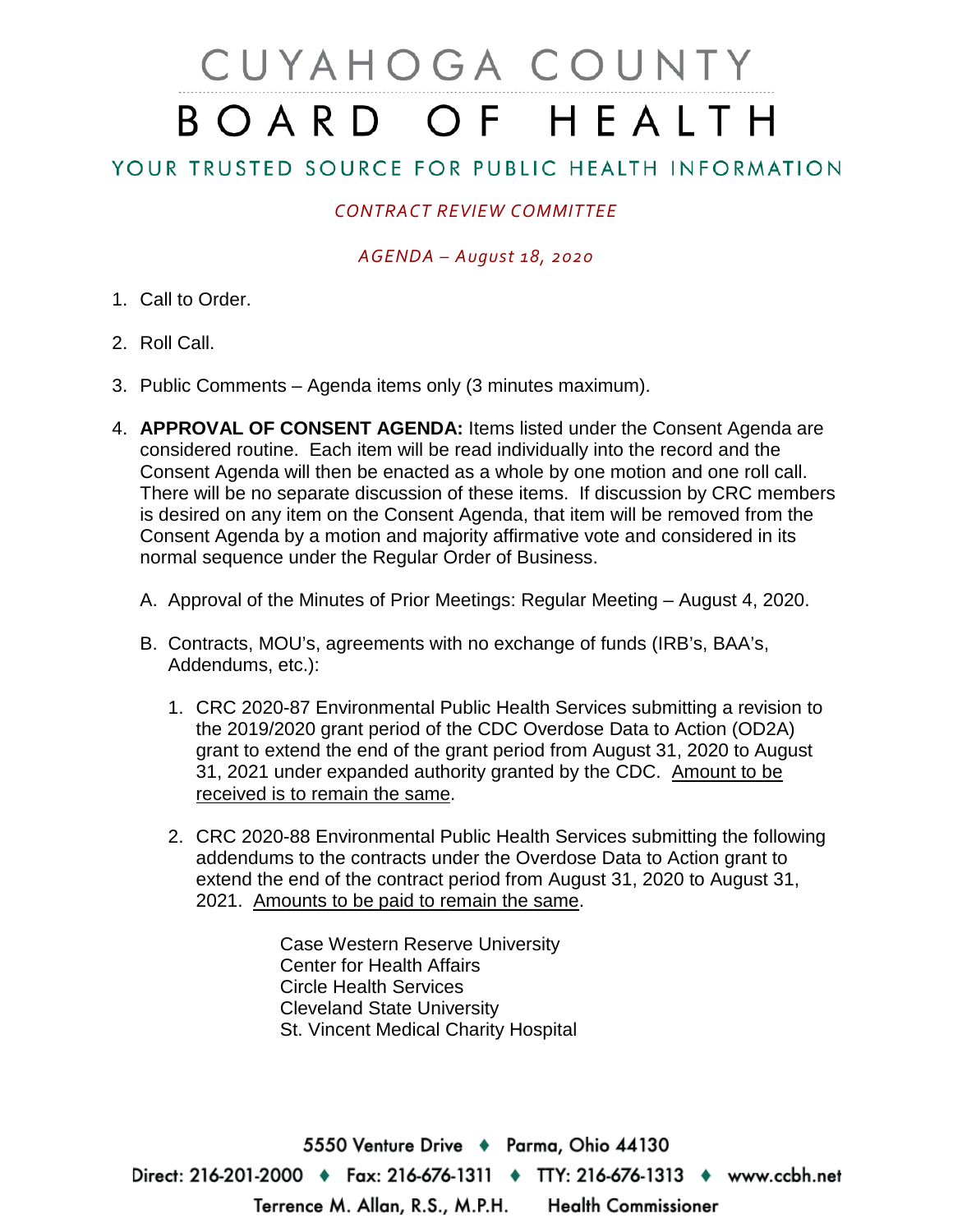3. CRC 2020-89 Environmental Public Health Services submitting an addendum to the contract with the National Association of County and City Health Officials (NACCHO) (2020-29) to extend the end of the contract period from July 31, 2020 to October 31, 2020. Amount to be received from NACCHO to remain the same.

#### 5. **CONTRACTS AND AWARDS:**

A. Tabled Items

None

- B. New Items For Review
	- 1. Bid/Quote Openings ≥ \$25,000.00
		- a. CRC 2020-90 RFP #2020-04 Maternal & Child Health Program
		- b. CRC 2020-91 RFP #2020-05 HIV Social Media Campaign
	- 2. Bid/Quote Openings < \$25,000.00

None

- 3. Expenditures: Contracts < \$25,000.00
	- a. CRC 2020-92 Administrative Services submitting a Planned Equipment Maintenance Agreement with Cummins, Inc. for generator preventative maintenance services from November 1, 2020 through October 31, 2023. Amount to be paid to Cummins, Inc. is not to exceed \$3,580.92.

Purpose: To provide generator preventative maintenance services including annual inspections and load-bank testing to CCBH for a threeyear term.

Funding Source: 100% funded through CCBH General Revenue.

- 4. Revenue Generating Agreements < \$25,000.00
	- a. CRC 2020-93 Administrative Services submitting an addendum to the contract with Aetna Health, Inc. to include network participation in Aetna Better Health of Ohio's Medicaid products to deliver all covered services beginning on or about August 18, 2020. Amount to be received shall be consistent with approved Aetna Health, Inc. reimbursement rates.

5550 Venture Drive → Parma, Ohio 44130 Direct: 216-201-2000 • Fax: 216-676-1311 • TTY: 216-676-1313 • www.ccbh.net Terrence M. Allan, R.S., M.P.H. **Health Commissioner**